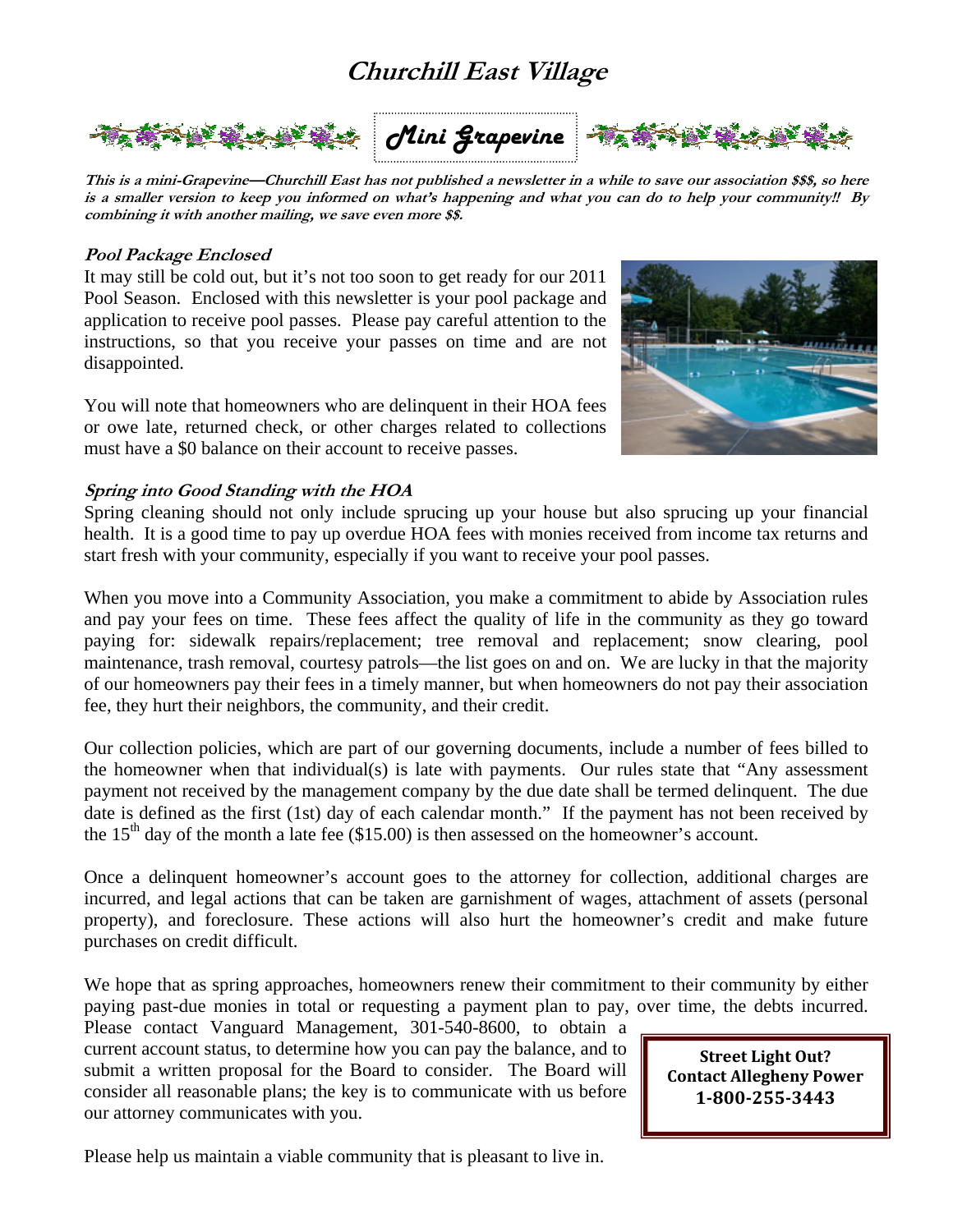#### **Those Dreaded Shopping Carts**

Did you know it's against the law to remove a shopping cart from a store/shopping mall? Yet, you've seen those darned shopping carts dotting our community. Why is it, the carts are always a one-way trip onto our property? You'd think the individuals leaving them could at least return them on the next trip to the store! Of special concern is an area between Pickering Drive and Churchill View condos that has turned into a shopping cart graveyard. We believe that residents outside our community are dumping the carts in a drain ditch at that location, but it affects our community because someone complained to Montgomery County, and the County told Churchill East to remove the carts that are on our property or be fined \$500 per day. Bottom line is that Churchill East, a.k.a. you the homeowner, had to foot the bill to pay a contractor to remove the carts from this area.

So, if you see anyone bringing a cart on to Churchill East property, let us know if you know the address of the individual so that we can send a violation letter and perhaps charge the unit owner with removal of the carts.

#### **T Cooper Courtesy Patrol**

The Board has again contracted the services of T. Cooper to provide courtesy patrol in our neighborhood. This will be done by marked and unmarked police vehicles. T. Cooper will be assisting with enforcement

of our parking rules, but they will also be looking for loitering in the tot lots after dark and also looking for any suspicious activity in our neighborhoods. T. Cooper's staff consists of police officers who can enforce not only Churchill East rules but also Montgomery County and State laws. Each year the Board provides T. Cooper with a list of our "hot spots" in the community that need special attention (for example, the paths in the flood plain and tot lots).

#### **Montgomery County Code Enforcement**

One tool that the community uses to enforce upkeep of private property in our community is to file a complaint with Montgomery County Code Enforcement. The HOA usually only does this after repeated attempts to get the unit owner to comply have failed. However, it's not just the HOA who can file complaints. If you have a neighbor who doesn't mow their grass or has excessive trash in the yard, you can file a complaint—and you can remain anonymous.

With 534 townhomes and an estimated 1500 vehicles on the property, the Board and Vanguard can't always be on top of every unit and vehicle on the property. You, as a concerned homeowner, can use self-help by calling 311 or going online to file a complaint at: **http://www3.montgomerycountymd.gov/311/Search.aspx?SearchKey=hce**

Upcoming Board Meeting Dates: Monday, March 28 Monday, April 25 Monday, May 23 Monday, June 27

Board of Directors meetings are scheduled for the 4<sup>th</sup> Monday of each month. This year, most meetings are at the Germantown Library, 19840 Century Blvd., unless otherwise posted. The meetings start at 7:00 P.M.

**Your volunteer, community-elected Board members:** 

> **Jamie Breckenridge**  *President*  **Patti Ryan**  *Vice President*  **Ruth Watkins**  *Secretary*  **Gerrit DeJager**  *Treasurer*  **Bill Harris**  *Director*

**Your Management Company:**  Vanguard Management www.vanguardmgt.com

Agent **Jeanette Broadwater**  jbroadwater@vanguardmgt.com 301-540-8600 x3310

**Website:**  http://www.churchilleastvillage.org

> Your Newsletter editor: **Ruth Watkins**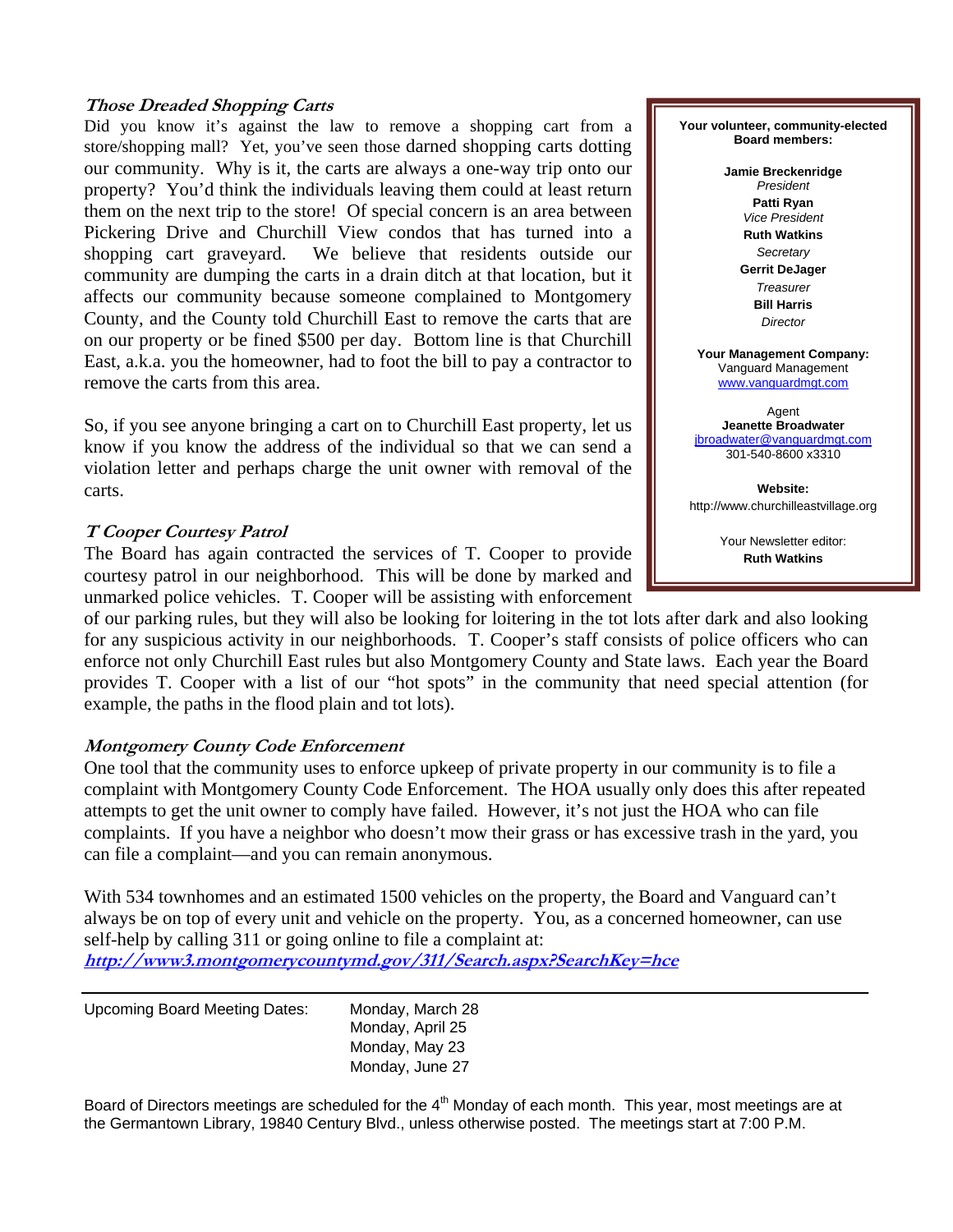## **Churchill East Village**







## **Important Messages for Our Residents**

#### **1. Bridge to be Installed Along Path in Flood Plain**

Many of you are aware of the deterioration of the asphalt path that connects Thackery Place to Pickering Drive. The major rain and snow storms of the last few years have totally degraded the area, and the Churchill East Board has been working with the Churchill Foundation to resolve the problem.

The Churchill East Board initially approached the Foundation Board a few years ago to assist with removing trees from the stream bed. That relationship has blossomed, and when the path across the head wall suffered damage, the Board again approached the Foundation for assistance. The Foundation hired a specialized contractor to evaluate the area. They determined that the best and most lasting solution to repair the damage is to build a bridge over the stream to accommodate foot/bike traffic from Thackery to Pickering. It has taken 3 years for the process to evolve and to obtain the necessary permits from the County. Now we are ready to proceed with construction. We anticipate installation to begin on or after May 31 in compliance with our permits. Meanwhile, bridge components will be delivered and stored in the reserved pool parking area on the east side of the pool near the asphalt path.



Got Bridge?

We ask for your patience while the bridge is being built as foot/bike traffic will need to use the bridge farther down from Club Hill to Pickering, and we ask that you keep your children away from the area and out of harm's way during construction.

The cost of the bridge and its associated permits is very expensive, and Churchill East would like to express its gratitude to the Foundation for funding the project to the benefit of our community.

#### **2. Renovation of Tot Lots**

Nothing lasts forever, and our current tot lot equipment is almost 13 years old and also is deteriorating. The Board is working with Playground Specialists to renovate all tot lots in the community. Not every tot lot will have the same equipment as they currently do as code and safety requirements have changed over the years, and we must comply with the new requirements.

Please be patient (again) while the current equipment is demolished and replaced. And please ask your children to be respectful of the new equipment. It is very expensive and state-of-the-art and any repairs will also be expensive. Any abuse or damage will be treated as an act of vandalism and will be reported to the police so that the individuals involved can be treated appropriately.

#### **3. Bulk Trash Pickup Scheduled for June 11—please see reverse for instructions**

Upcoming Board Meeting Dates: Monday, May 23 Location: Germantown Library

Monday, June 27 Monday, July 25 Monday, August 26